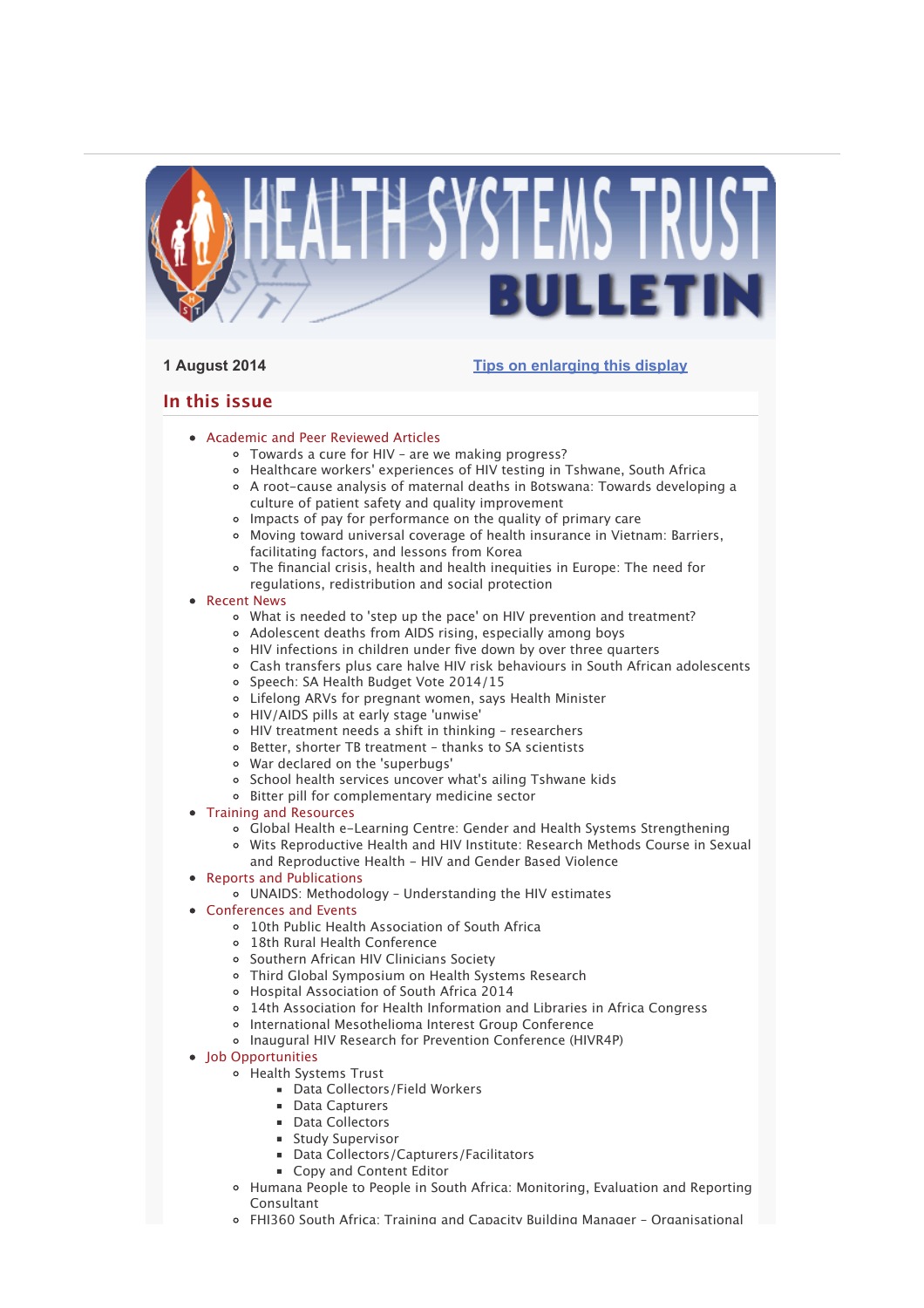Development

# **Academic and Peer Reviewed Articles**

## **Towards a cure for HIV – are we making progress?**

Sharon R Lewin, Steven G Deeks, Françoise Barré-Sinoussi. The Lancet. Published: 19 July 2014.

Until recently, no-one dared to discuss a cure when it came to HIV. There had been a general consensus among experts that the best we would ever achieve would be durable control of the infection with antiretroviral therapy (ART)... Read More »

g py g g g

Source: http://www.thelancet.com/journals/lancet/article/PIIS0140-6736(14)61181-8/fulltext[Accessed: 1 August 2014]

#### **back to top**

## **Healthcare workers' experiences of HIV testing in Tshwane, South Africa**

Mamakwa S. Mataboge, Mmapheko D. Peu, Martha Chinuoya, Richard Rikhotso, Royinah N. Ngunyulu, Fhumulani M. Mulaudzi. Curationis. Published: 19 May 2014.

In an era when antiretroviral (ARV) therapy has become part of the Human Immunodeficiency Virus (HIV) prevention strategy, early testing and introduction to ARVs is critical for improving public health outcomes in general and, in particular, the lives of people living with HIV... Read More »

Source: http://www.curationis.org.za/index.php/curationis/article/view/1170[Accessed: 1 August 2014]

#### **back to top**

## **A root-cause analysis of maternal deaths in Botswana: Towards developing a culture of patient safety and quality improvement**

Farai D Madzimbamuto, Sunanda C Ray, Keitshokile D Mogobe, Doreen Ramogola-Masire, Raina Phillips, Miriam Haverkamp, Mosidi Mokotedi and Mpho Motana. BioMed Central. Published: 16 July 2014.

In 2007, 95% of women in Botswana delivered in health facilities with 73% attending at least 4 antenatal care visits. HIV-prevalence in pregnant women was 28.7%... Read More »

Source: http://www.biomedcentral.com/1471-2393/14/231/abstract[Accessed: 1 August 2014]

## **back to top**

## **Impacts of pay for performance on the quality of primary care**

Allen T, Mason T, Whittaker W. Risk Management and Healthcare Policy. Published: 2 July 2014.

Increasingly, financial incentives are being used in health care as a result of increasing demand for health care coupled with fiscal pressures... Read More »

Source: http://www.dovepress.com/impacts-of-pay-for-performance-on-the-quality-of-primary-care-peerreviewed-article-RMHP[Accessed: 1 August 2014]

## **back to top**

## **Moving toward universal coverage of health insurance in Vietnam: Barriers, facilitating factors, and lessons from Korea**

Ngan Do, Juhwan Oh and Jin-Seok Lee. Journal of Korean Medical Science. Published: July 2014.

Vietnam has pursued universal health insurance coverage for two decades but has yet to fully achieve this goal. This paper investigates the barriers to achieve universal coverage and examines the validity of facilitating factors to shorten the transitional period in Vietnam... Read More »

Source: http://synapse.koreamed.org/Synapse/Data/PDFData/0063JKMS/jkms-29-919.pdf[Accessed: 1 August 2014]

#### **back to top**

## **The financial crisis, health and health inequities in Europe: The need for regulations, redistribution and social protection**

Roberto De Vogli. International Journal for Equity in Health. Published: 25 July 2014.

In 2009, Europe was hit by one of the worst debt crises in history. Although the Eurozone crisis is often depicted as an effect of government mismanagement and corruption, it was a consequence of the 2008 U.S. banking crisis which was caused by more than three decades of neoliberal policies, financial deregulation and widening economic inequities... Read More »

Source: http://www.equityhealthj.com/content/13/1/58/abstract[Accessed: 1 August 2014]

## **back to top**

## **Recent News**

**What is needed to 'step up the pace' on HIV prevention and treatment?** aidsmap. Published: 21 July 2014.

'Stepping up the pace', the theme of AIDS 2014, will require a new focus on key populations and geographical concentration of HIV, as well as intensified efforts to expand coverage of HIV testing and treatment, the 20th International AIDS Conference heard on Monday, in Melbourne... Read More »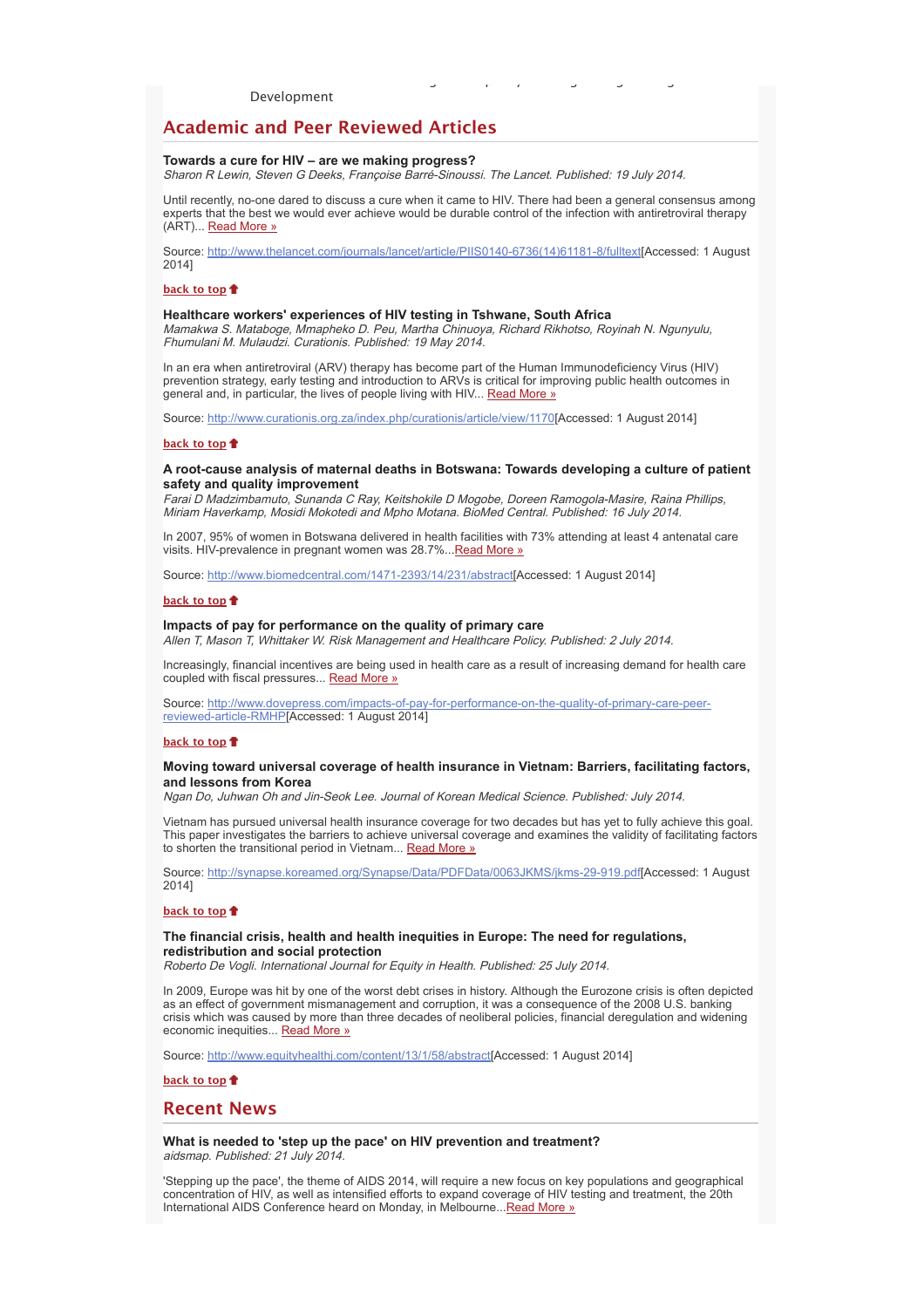Source: http://www.aidsmap.com/What-is-needed-to-step-up-the-pace-on-HIV-prevention-andtreatment/page/2892723/[Accessed: 1 August 2014]

## **back to top**

## **Adolescent deaths from AIDS rising, especially among boys**

aidsmap. Published: 22 July 2014.

While new HIV infections have declined among children, adolescents and adults since 2000, HIV-related deaths have risen sharply among adolescents, especially 15- to 19-year-old males, Tyler Porth of UNICEF told delegates at the 20th International AIDS Conference (AIDS 2014) in Melbourne on Monday... Read More »

Source: http://www.aidsmap.com/Adolescent-deaths-from-AIDS-rising-especially-amongboys/page/2893246/[Accessed: 1 August 2014]

## **back to top**

## **HIV infections in children under five down by over three quarters** Mail&Guardian. Published: 22 July 2014.

A study has found that child-focused interventions have significantly reduced HIV-infection rates in children under the age of five...Read More »

Source: http://mg.co.za/article/2014-07-21-hiv-infections-in-children-under-five-down-by-over-three-quarters/ [Accessed: 1 August 2014]

## **back to top**

## **Cash transfers plus care halve HIV risk behaviours in South African adolescents** aidsmap. Published: 22 July 2014.

Combining unconditional economic support in the form of government cash transfers, school feeding and food gardens, and psychosocial support (positive parenting and teacher social support) reduced incidence of HIV risk behaviour by around half... Read More »

Source: http://www.aidsmap.com/Cash-transfers-plus-care-halve-HIV-risk-behaviours-in-South-Africanadolescents/page/2893215/[Accessed: 1 August 2014]

#### **back to top**

## **Speech: SA Health Budget Vote 2014/15**

Health-e News. Published: 23 July 2014.

Speech delivered by South African Health Minister Dr Aaron Motsoaledi in parliament on 23 July in which he announces the country will move to early HIV treatment...Read More »

Source: http://www.health-e.org.za/2014/07/23/speech-health-budget-vote-201415/[Accessed: 1 August 2014]

#### **back to top**

#### **Lifelong ARVs for pregnant women, says Health Minister**

Health-e News. Published: 24 July 2014.

All pregnant, HIV positive women will go onto lifelong antiretroviral treatment from January, Health Minister Dr Aaron Motsoaledi announced in his health budget vote yesterday...Read More »

Source: http://www.health-e.org.za/2014/07/24/lifelong-arvs-pregnant-women-says-health-minister/? utm\_source=rss&utm\_medium=rss&utm\_campaign=lifelong-arvs-pregnant-women-says-healthminister[Accessed: 1 August 2014]

#### **back to top**

## **HIV/AIDS pills at early stage 'unwise'**

BDlive. Published: 24 July 2014.

Health activists and top doctors have questioned the wisdom of Health Minister Aaron Motsoaledi's announcement on Wednesday that the government plans to start treating HIV/AIDS patients earlier...Read More »

Source: http://www.bdlive.co.za/national/health/2014/07/24/hivaids-pills-at-early-stage-unwise[Accessed: 1 August 2014]

## **back to top**

# **HIV treatment needs a shift in thinking – researchers**

Mail&Guardian. Published: 29 July 2014.

Stellenbosch University researchers have called on the scientific and activist communities to "cease debating who is 'eligible' or not for HIV treatment" in favour of allowing patients to "make the decision for themselves in consultation with a supportive and well-trained health care worker"...Read More »

Source: http://mg.co.za/article/2014-07-28-hiv-treatment-needs-a-shift-in-thinking-researchers/[Accessed: 1 August 2014]

#### **back to top**

**Better, shorter TB treatment – thanks to SA scientists** Health-e News. Published: 22 July 2014.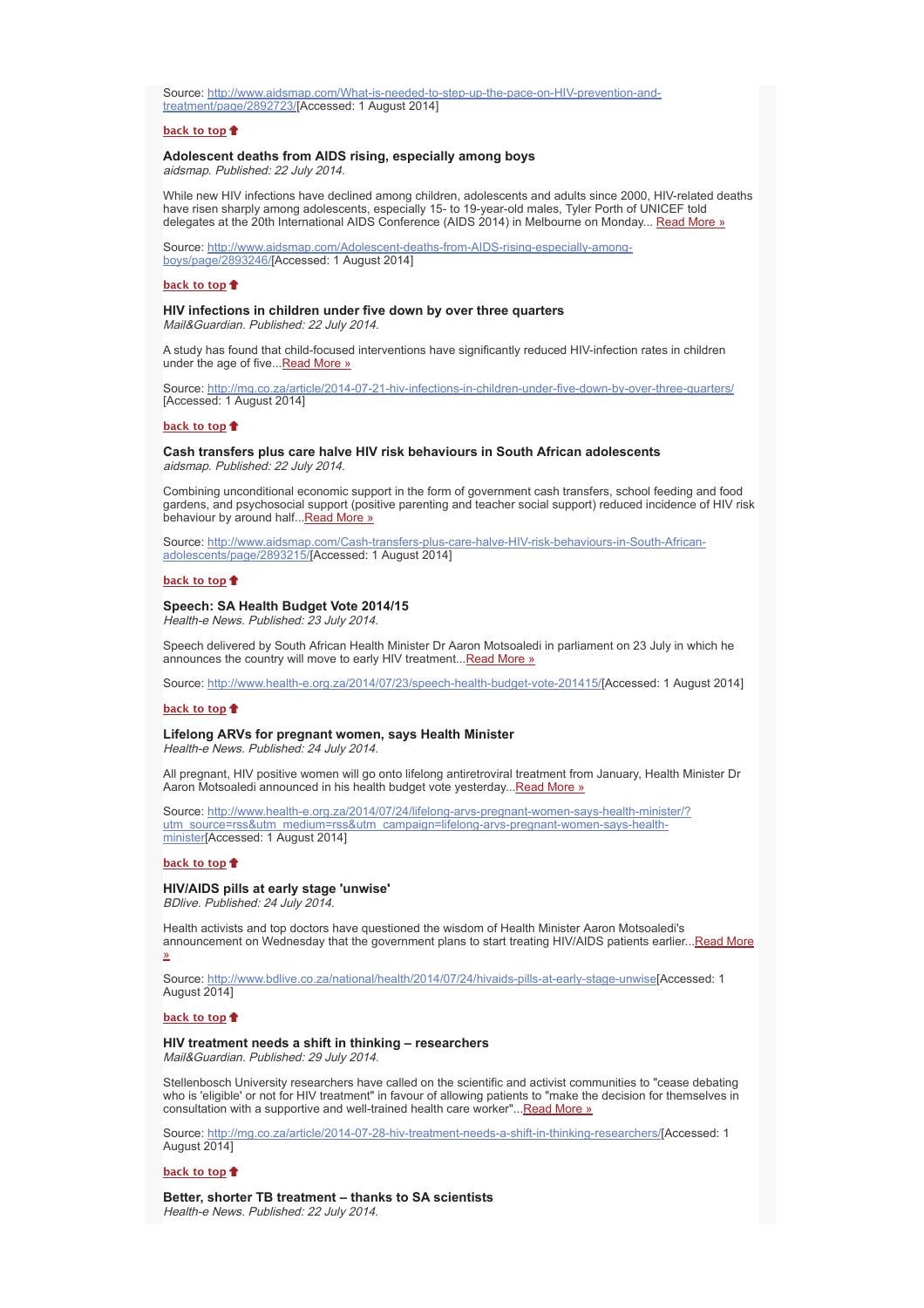South African scientists may be en route to developing shorter, better tuberculosis (TB) treatment, according to research released at the International AIDS Conference in Melbourne, Australia...Read More »

Source: http://www.health-e.org.za/2014/07/22/better-shorter-tb-treatment-thanks-sa-scientists/[Accessed: 1 August 2014]

## **back to top**

## **War declared on the 'superbugs'** Mail&Guardian: Published: 18 July 2014.

Several initiatives are under way to stop the abuse of antibiotics... Read More »

Source: http://mg.co.za/article/2014-07-17-war-declared-on-the-superbugs/[Accessed: 1 August 2014]

## **back to top**

## **School health services uncover what's ailing Tshwane kids**

Health-e News. Published: 22 July 2014.

While Tshwane mobile school health services are uncovering poor dental hygiene among learners, nutrition seems to have improved, according to nurses...Read More »

Source: http://www.health-e.org.za/2014/07/22/school-health-services-uncover-whats-ailing-tshwane-kids/? utm\_source=rss&utm\_medium=rss&utm\_campaign=school-health-services-uncover-whats-ailing-tshwanekids[Accessed: 1 August 2014]

#### **back to top**

## **Bitter pill for complementary medicine sector**

Mail&Guardian. Published: 29 July 2014.

The complementary medicines industry is taking the government to court over new regulations that require complementary products to be tested and proven to be effective before registration, bringing them in line with existing requirements for allopathic medicines... Read More »

Source: http://mg.co.za/article/2014-07-29-bitter-pill-for-complementary-medicine-sector/[Accessed: 1 August 2014]

## **back to top**

# **Training and Resources**

## **Global Health e-Learning Centre: Gender and Health Systems Strengthening** Online course

The course will assist USAID field-based health officers, foreign service nationals, and U.S. government partners to promote gender equality and women's empowerment in health systems strengthening efforts.Click Here>>

#### **back to top**

## **Wits Reproductive Health and HIV Institute: Research Methods Course in Sexual and Reproductive Health - HIV and Gender Based Violence**

When: 17-28 November 2014 Venue: Wits Reproductive Health and HIV Institute, Johannesburg

The Research Methods Course in Sexual and Reproductive Health, HIV and Gender-Based Violence will give you a unique opportunity to strengthen your research skills and your contribution to increased capacity for SRH and HIV research on the African continent. Click Here>>

## **back to top**

# **Reports and Publications**

#### **UNAIDS: Methodology – Understanding the HIV estimates** UNAIDS. Published: July 2014.

Country teams use UNAIDS-supported software to create national HIV prevalence curves that are consistent with all pertinent, available HIV data in the country... Click Here»

## **back to top**

# **Conferences and Events**

## **10th Public Health Association of South Africa**

When: 3-6 September 2014 Venue: Protea Ranch Resort, Polokwane, South Africa URL: http://www.phasaconference.org.za

The 10th anniversary of the Public Health Association of South Africa (PHASA) conference will be celebrated with the hosting of the conference in Polokwane (Limpopo) from 3 to 6 September 2014.

**back to top**

**18th Rural Health Conference**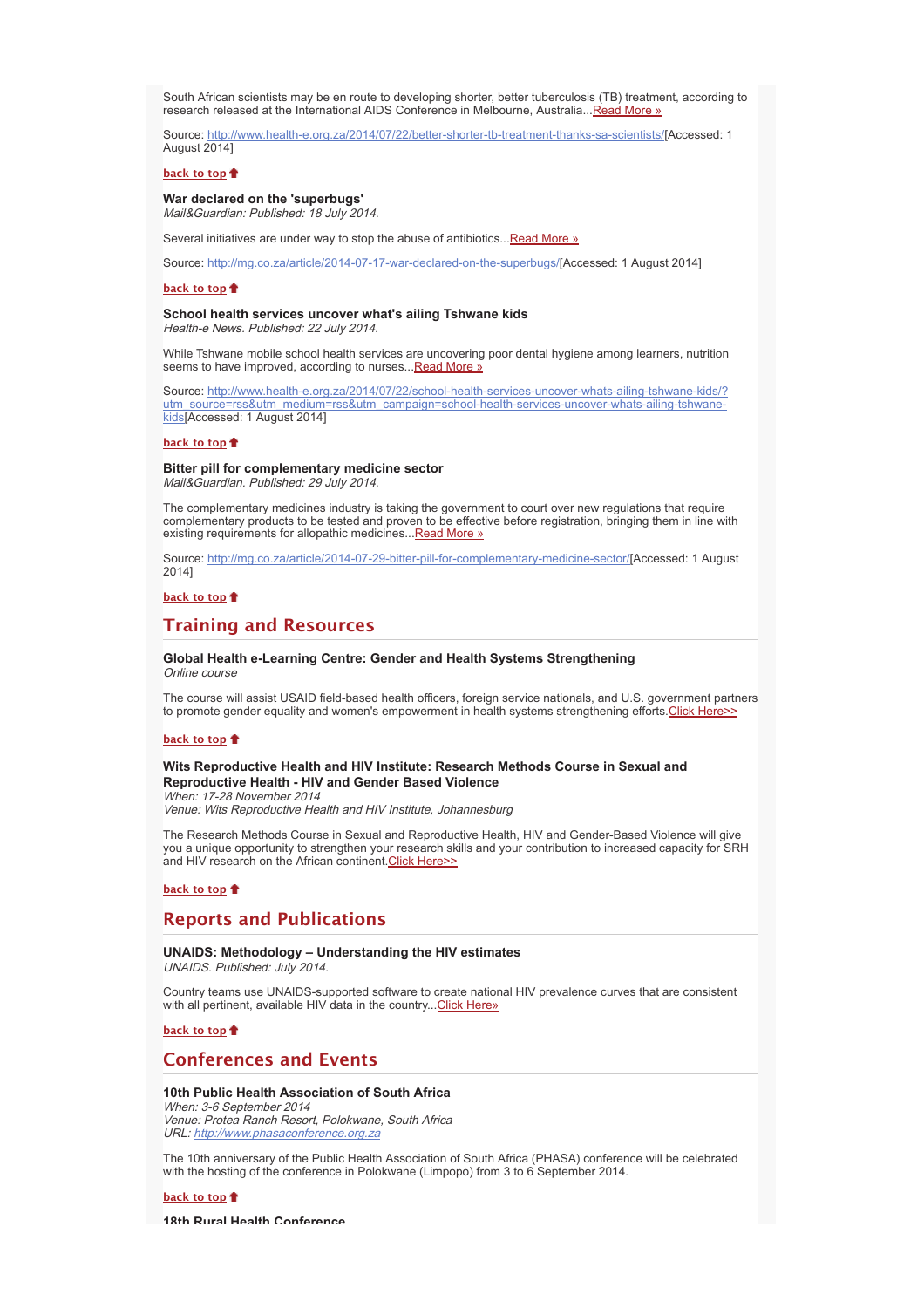**18th Rural Health Conference** When: 21-24 September 2014 Venue: Ukwanda Rural Clinical School, Worcester, South Africa URL: http://rudasa.org.za

The 2014 conference will take place from 21-24 September in the Western Cape town of Worcester. The theme for this year's conference is: Building resilience in facing rural health realities.

## **back to top**

## **Southern African HIV Clinicians Society**

When: 24-27 September 2014 Venue: Cape Town, South Africa URL: http://sahivsoc2014.co.za/

Clear your diaries for 24-27 September 2014, as we head for Cape Town again and a dizzying array of excellent speakers, skills building sessions, debates, challenging cases and research findings.

#### **back to top**

## **Third Global Symposium on Health Systems Research**

When: 30 September to 3 October 2014 Venue: Cape Town International Convention Centre, South Africa URL: http://hsr2014.healthsystemsresearch.org/

The theme of the symposium is the science and practice of people-centred health systems, chosen to enable participants to address current and critical concerns of relevance across countries in all parts of the world.

#### **back to top**

## **Hospital Association of South Africa 2014**

When: 15-17 October 2014 Venue: Sandton Convention Centre, Johannesburg, South Africa URL: http://www.conferencehasa.co.za

The Hospital Association of South Africa (HASA) is a confederation of private hospitals and ambulatory clinics, operating on a non-profit basis, representing the collective interests of private hospitals in South Africa in respect of economic and social policy and other areas, as agreed to by its members.

#### **back to top**

## **14th Association for Health Information and Libraries in Africa Congress**

When: 20-24 October 2014 Venue: Mwalimu Julius Nyerere International Convention Centre, Dar es Salaam, Tanzania URL: http://www.ahila-tz.org/

AHILA was founded in 1984 with the aim of improving provision of up-to-date and relevant health information; encourage professional development of health librarians; promote information resource sharing in Africa and exchange of experiences as well as promoting the development and standardization and exchange of health databases in Africa.

#### **back to top**

## **International Mesothelioma Interest Group Conference**

When: 21-24 October 2014 Venue: Cape Town International Convention Centre, South Africa URL: http://imig2014.org/

iMig cordially looks forward to welcoming you to Cape Town, South Africa from 21-24 October 2014 for the 12th International Mesothelioma Interest Group Conference - the world's premier medical congress on mesothelioma. Our theme is the ongoing quest for cure.

## **back to top**

## **Inaugural HIV Research for Prevention Conference (HIVR4P)**

When: 28-31 October 2014 Venue: Cape Town International Convention Centre, South Africa URL: http://hivr4p.org/

HIV R4P is the world's first and only scientific meeting dedicated exclusively to biomedical HIV prevention research. Through both abstract and non-abstract driven sessions, the conference will support cross-fertilization between research on HIV vaccines, microbicides, PrEP, treatment as prevention and other biomedical prevention approaches, while also providing a venue to discuss the research findings, questions and priorities that are specific to advancing each modality.

## **back to top**

# **Job Opportunities**

## **Health Systems Trust**

- **Data Collectors/Field Workers** Closing Date: 5 August 2014 **Please view our website for more details** http://www.hst.org.za/jobs/data-collectorsfield-workers
- **Data Capturers**